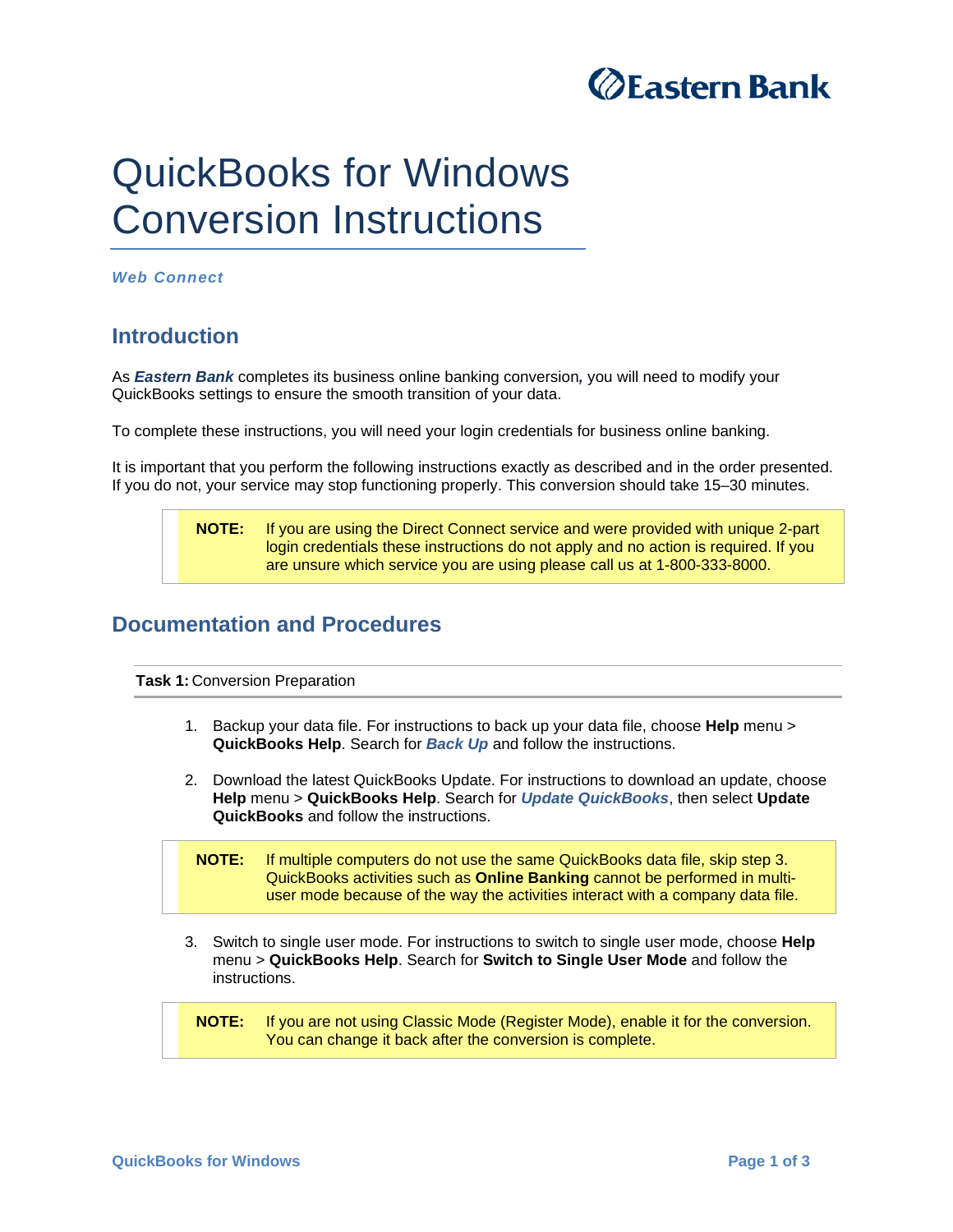- 4. Enable Classic Mode (Register Mode).
- 5. For instructions to enable Classic Mode (Register Mode), choose **Help menu > QuickBooks Help**. Search for **Banking Feed Modes**, select **Bank Feeds Modes overview**, scroll down, and follow the instructions.

## **Task 2:** Match Downloaded Transactions

If new transactions were received from your connection, accept all new transactions into the appropriate registers.

If you need assistance matching transactions, choose **Help menu > QuickBooks Help**. Search for **Matching Transactions** and follow the instructions.

**NOTE:** All transactions must be matched or added to the register prior to deactivating your account(s).

**Task 3:** Deactivate Account(s) at Eastern Bank

- 1. Choose the **Lists menu** > **Chart of Accounts**.
- 2. Select the account you want to deactivate.
- 3. Click **Edit menu** > **Edit Account**.
- 4. Click on the **Bank Feed Settings** tab in the **Edit Account** window.
- 5. Select **Deactivate All Online Services** and click **Save & Close**.
- 6. Click **OK** for any dialog boxes that may appear with the deactivation.
- 7. Repeat steps for each account you want to deactivate.

**Task 4:** Re-activate Account(s) at Eastern Bank

- 1. Log in to Eastern Treasury™ or Eastern Business Banking™ at https://business.easternbank.com/ui/ and download your QuickBooks Web Connect file.
- 2. Click **File** > **Utilities** > **Import** > **Web Connect Files**.

**NOTE:** Take note of the date you last had a successful connection. If you have overlapping dates in the Web Connect download, you may end up with duplicate transactions.

- 3. If prompted for connectivity type, select **Web Connect**.
- 4. Click the **Import new transactions now** radio button, then click **OK**.

**NOTE:** If you previously removed the check from the "Always give me the option of saving to a file..." option, then this dialog will not display.

5. In the **Select Bank Account** dialog, click **Use an existing QuickBooks** account.